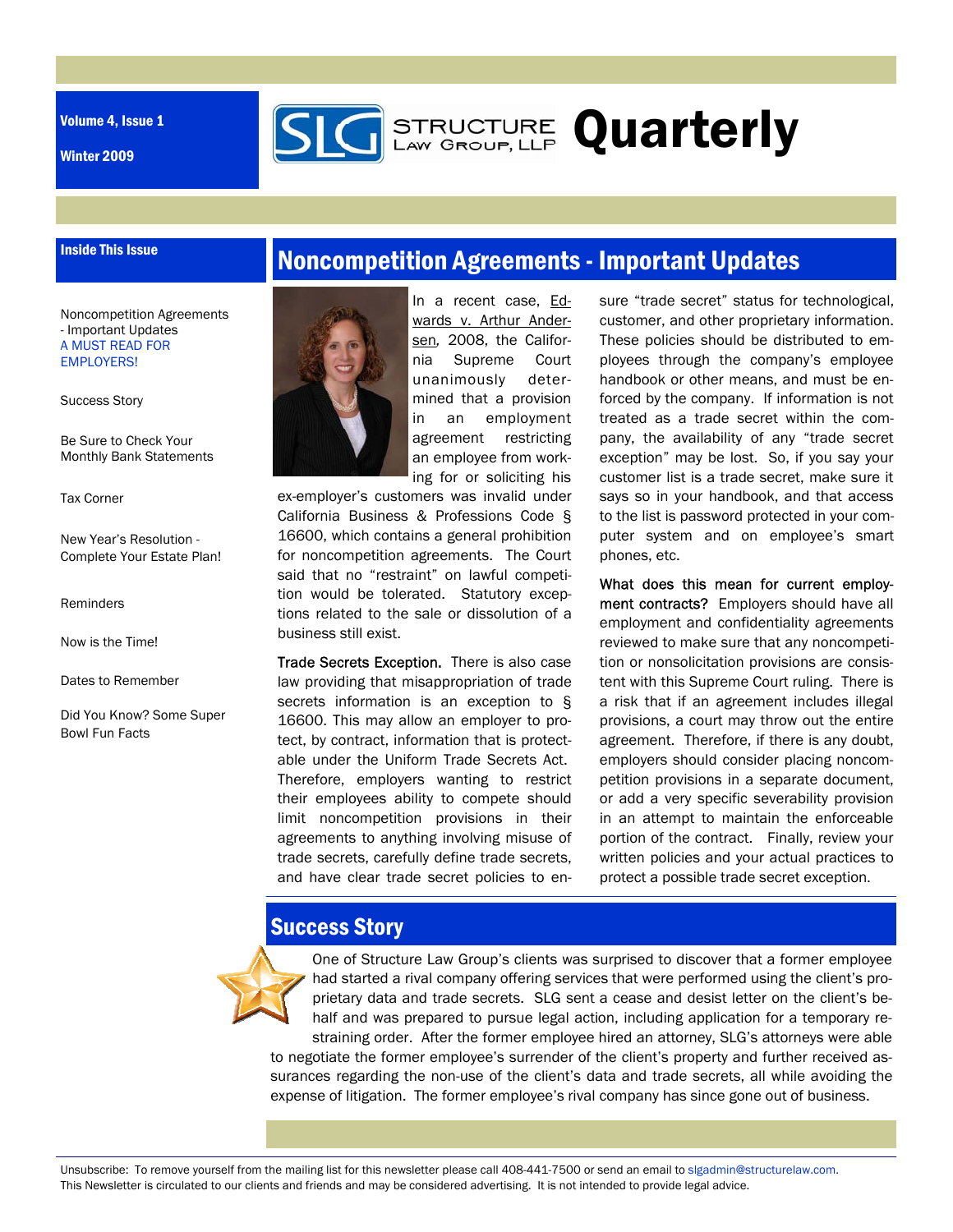

Matthew Jensen, Esq.

Stories about financial fraud are in the headlines all the time. Just in December, news broke that Bernard Madoff, the head of one of the most respected New York investment houses, bilked \$50 billion from investors in a giant ponzi scheme.

However, what few of us realize is that financial fraud can occur on a smaller but more personal scale – in your bank account. While it is tempting to regard your monthly bank statements as little

more than junk mail, it's imperative that you review your statements for unauthorized withdrawals before filing them away.

The federal Electronic Fund Transfer Act governs your liability and your bank's liability for thefts from your bank account. Such thefts typically occur when someone improperly acquires your ATM card or accesses your account via the Internet.

In the case of unauthorized withdrawals involving your ATM

card, you have two days to report the loss or theft of your card to your bank. If you do that, you will lose no more than \$50 and your bank should reimburse you for any unauthorized withdrawals exceeding that amount. However, if you fail to report the loss or theft of the card within two days, you could lose as much \$500.

The real danger in these situations arises if you don't bother to read your monthly bank statements. If you do not report an unauthorized transfer to your bank within 60 days after the statement was mailed to you, the bank is not liable for the loss. This rule can have harsh, far-reaching consequences, as one couple learned in 1991. Lawrence and Georgene Kruser waited 9 months to report an unauthorized withdrawal of \$20 to their bank. During the interim period, 47 additional unauthorized withdrawals totaling \$9,020 were made. Unfortunately for the Krusers, the court agreed with their bank that had they promptly reported the \$20 loss, the subsequent withdrawals would have been prevented, leaving the couple on the hook for \$9,040.



### Tax Corner

### Pay the LLC Fee Twice in 2009

Thanks to California's budget woes, LLCs are now required to pay California LLC fees

based on estimated amounts before the year is even half over. On April 15, 2009 all LLCs must pay the California annual franchise tax of \$800 for 2009, plus the gross receipt fee for 2008 revenue, as usual. However, the 2009 gross receipt fee will also be due this year, on June 15th. This means that on June 15, 2009, LLCs must estimate and pay their LLC fee based on gross receipts for all of 2009. To make it worse, if you underestimate, you could be subject to a penalty equal to 10% of the underpayment unless you qualify for a prior year exception.

### Accelerated Estimated Taxes

For years beginning January 1, 2009 corporate and individual taxpayers are now required to pay 30% of their annual California income taxes in each of the first two quarter and 20% in each if the last two quarters. For corporations, the first payment must still be at least the minimum tax of \$800.

#### New Electronic Funds Transfer Requirement

All California tax payments made by an individual taxpayer on or after January 1, 2009 must be remitted electronically once the individual has either (1) made a single tax payment over \$20,000 for 2009 of later, or (2) files a return with a tax liability over \$80,000 for 2009 or later. This requirement could apply to 2008 amounts if paid after a 2009 electronic payment. [Source: Spidell's California Tax Letter 1/1/09 Vol 31.1]

#### Year End Payroll Reminders

Jan 31 - CA year end reports due to EDD

- Feb 2 W-2s and 1099s due to recipients
- Feb 2 2008 Q4 DE-6 due
- Mar 2 W-2 and W-3 due to SSA

1099 and 1096 due to IRS

## Be Sure to Check Your Monthly Bank Statements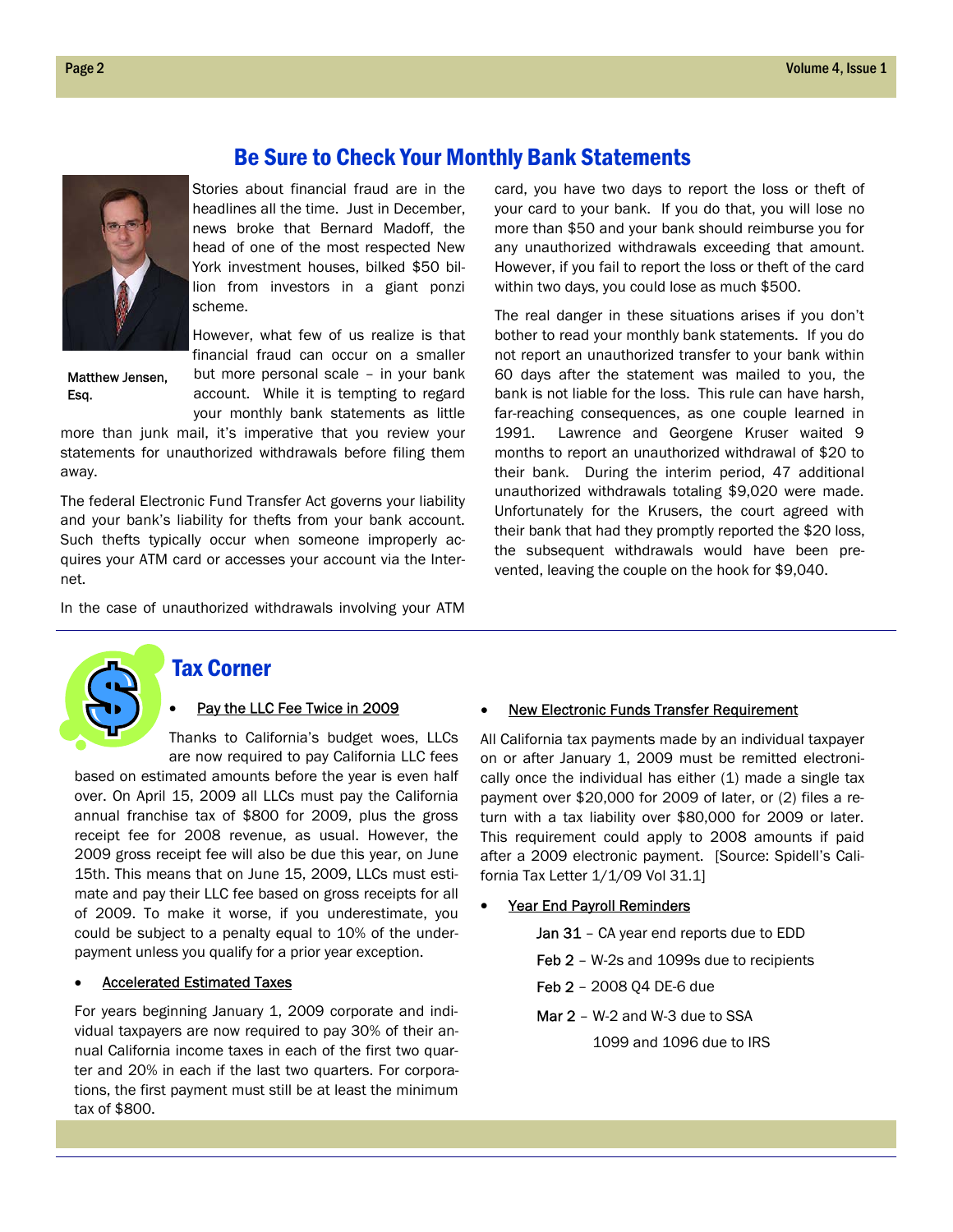## New Year's Resolution - Complete Your Estate Plan!



Now's your chance to get one really important New Year's Resolution crossed off that list: get your estate planning done! Here's a special offer for any existing SLG client: five percent off the cost of creating a living trust or a will provided you book your first appointment by March 1, 2009! Just let us know when you book that appointment and we'll be happy to reduce

Liza Hanks, Esq.

Here's a list of the top five reasons why you should get it done:

your fee.

- Name guardians for your kids. If you don't, a judge will (and that judge doesn't know your brother's wife.)
- Manage assets for your minor children. If you don't make an estate plan, and you die unexpectedly, your children will inherit everything you leave them when they turn eighteen years old—that's just too young.
- Minimize your estate tax liability. A well drafted estate plan will take maximum advantage of the estate tax credit so your family won't have to pay as much in taxes.
- Avoid probate. A living trust allows you to pass assets to your children without having to pay 3-5% of your estate in probate fees and without making them wait up to 18 months to settle your estate.
- Stop feeling guilty. Estate planning is like that earthquake kit you're supposed to have in the garage. None of us wants it to matter, but if your family needs it they'll be so glad that you had the foresight and love to put it together for them.

### *Special Offer for existing clients of Structure Law Group, LLP*

*Receive 5% OFF the cost of creating an estate plan if your first estate planning appointment is booked by March 1st.* 



### Reminders

### No Texting While Driving

Effective as of January 1, 2009, drivers are no longer allowed to perform any

text based communication while driving. The law prohibits writing, sending or reading text-based communication including text messaging, instant messaging and email on a wireless device or cell phone while driving. The fines will be the same as those fines for not using a hands free device - \$20 for the first offense and \$50 for subsequent offenses.

#### U.S. Employers Must Accept New Passport Card

Employers must now accept the new wallet-sized passport card as an acceptable form of documentation when completing the I-9 form. The card cannot be used for international travel but is intended to make processing easier for U.S. citizens traveling to Canada, Mexico or the Caribbean.

### Now is the Time!



With recent changes to noncompetition and nonsolicitation laws, this is the time to review all of your employ-

ment contracts, in particular those with noncompetition and nonsolicitation clauses. Failure to have updated clauses in agreements could result in costly litigation and the loss of other contractual rights.

### **Review Employee Handbooks**

Many new employment laws went into effect as of January 1, 2009. Employers should have their employee handbooks reviewed to ensure that they are in compliance with the new laws. If you need an employee handbook or want yours reviewed, call us.

#### **Corporate Minutes**

With a potential increase in litigation matters arising out of recent employment law changes, it is important to confirm that corporations are in compliance with their annual obligations to prevent a piercing of the corporate veil and potential liability to shareholders.